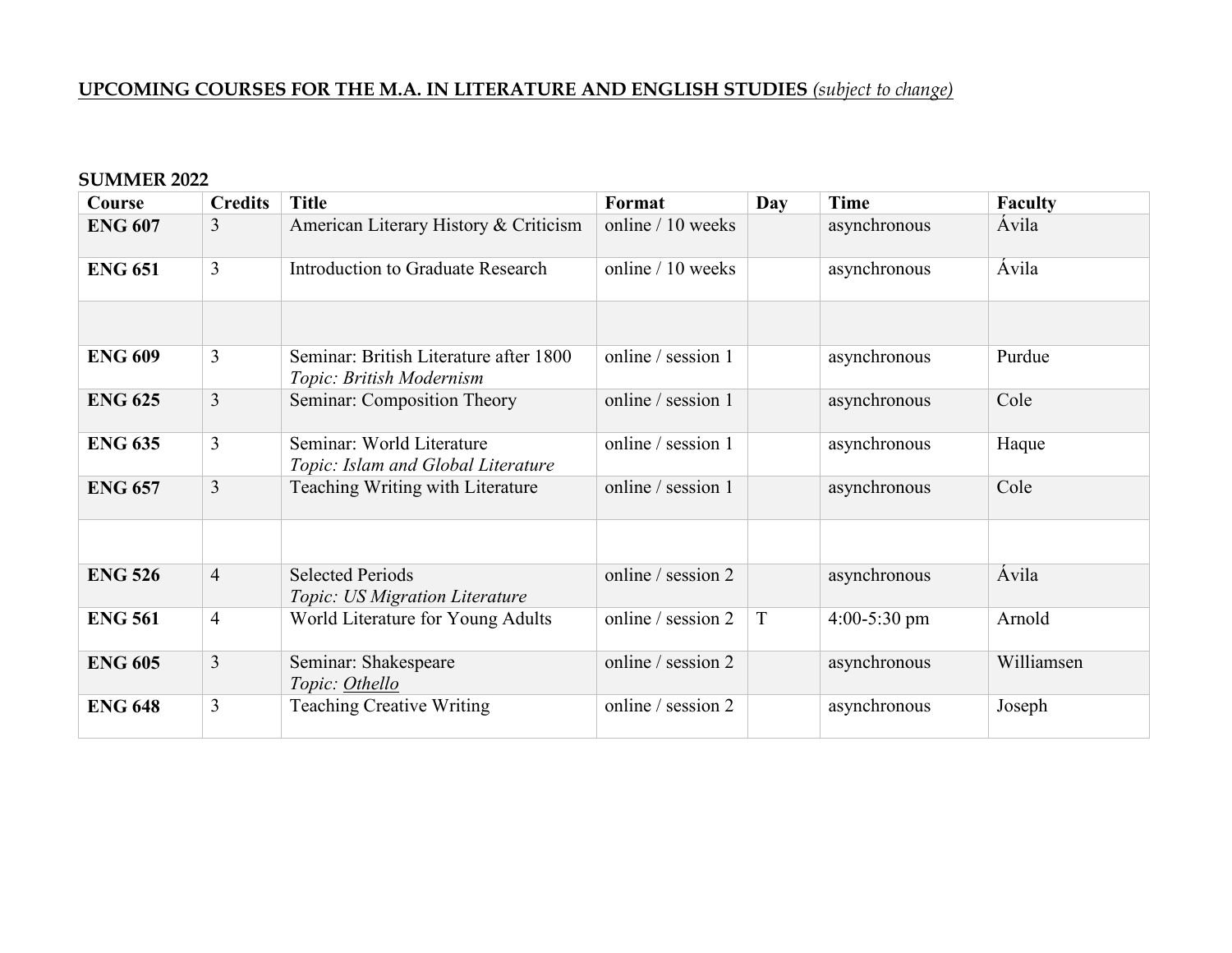## **FALL 2022**

| Course         | <b>Credits</b> | <b>Title</b>                                                                              | <b>Format</b> | Day | Time           | <b>Faculty</b> |
|----------------|----------------|-------------------------------------------------------------------------------------------|---------------|-----|----------------|----------------|
| <b>ENG 606</b> | 3              | British Literary History and Criticism                                                    | online        |     | asynchronous   | Purdue         |
| <b>ENG 610</b> | 3              | Seminar: American Literature before 1865<br>Topic: British and American Romanticism       | online        | M   | $7:00-8:30$ pm | Westerman      |
| <b>ENG 611</b> | 3              | Seminar: American Literature after 1865<br>Topic: Contemporary US Multi-ethnic Literature | online        | T   | $6:00-7:30$ pm | Ávila          |
| <b>ENG 625</b> | 3              | Seminar: Composition Theory                                                               | online        |     | asynchronous   | Cole           |
| <b>ENG 651</b> | $\overline{3}$ | Intro to Grad Research                                                                    | online        |     | asynchronous   | Purdue         |
| <b>ENG 654</b> | 3              | Seminar: Teaching College-Level Literature                                                | online        |     | asynchronous   | Cole           |

### **SPRING 2023**

| Course         | <b>Credits</b> | <b>Title</b>                                               | Format | Day        | Time          | Faculty   |
|----------------|----------------|------------------------------------------------------------|--------|------------|---------------|-----------|
| <b>ENG 603</b> | 3              | Seminar: Selected Authors<br>Topic: Louise Erdrich         | online | M          | $7:00 - 8:30$ | Westerman |
| <b>ENG 607</b> | 3              | American Literary History and Criticism                    | online | <b>TBA</b> | <b>TBA</b>    | Ávila     |
| <b>ENG 609</b> | 3              | Seminar: British Literature after 1800<br><i>Topic TBA</i> | online | <b>TBA</b> | <b>TBA</b>    | Purdue    |
| <b>ENG 612</b> | 3              | Seminar: Gender in Literature<br><i>Topic TBA</i>          | online | <b>TBA</b> | <b>TBA</b>    | Cole      |
| <b>ENG 625</b> | 3              | Seminar: Composition Theory                                | online | <b>TBA</b> | <b>TBA</b>    | Moreland  |
| <b>ENG 671</b> | 3              | Literary Theory and Criticism                              | online | <b>TBA</b> | <b>TBA</b>    | Cole      |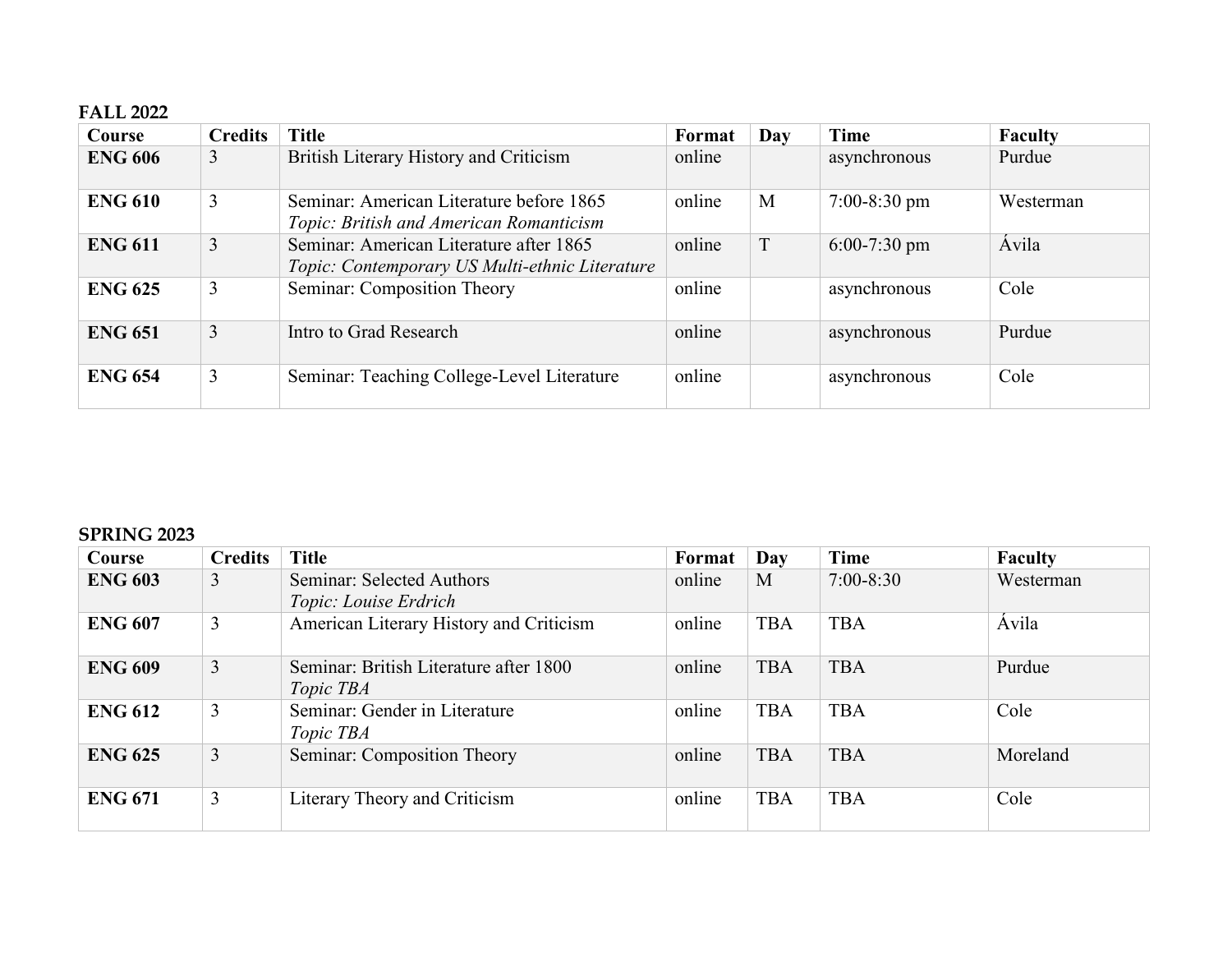## **SUMMER 2023**

| Course         | <b>Credits</b> | <b>Title</b>                                                               | Format             | Day | Time         | <b>Faculty</b> |
|----------------|----------------|----------------------------------------------------------------------------|--------------------|-----|--------------|----------------|
| <b>ENG 609</b> | 3              | Seminar: British Literature after 1800<br>Topic: British Modernism         | online / session 1 |     | asynchronous | Purdue         |
| <b>ENG 618</b> | 3              | Seminar: Multicultural American Lit<br>Topic: Arab-American Graphic Novels | online / session 1 |     | asynchronous | Haque          |
| <b>ENG 625</b> | 3              | Seminar: Composition Theory                                                | online / session 1 |     | asynchronous | Henderson Lee  |
| <b>ENG 526</b> | 4              | <b>Selected Periods</b><br>Topic: US Migration Literature                  | online / session 2 |     | asynchronous | Ávila          |
| <b>ENG 605</b> | 3              | Seminar: Shakespeare<br>Topic TBA                                          | online / session 2 |     | asynchronous | Williamsen     |

### **FALL 2023**

| Course         | <b>Credits</b> | <b>Title</b>                           | Format | Day        | <b>Time</b> | Faculty    |
|----------------|----------------|----------------------------------------|--------|------------|-------------|------------|
| <b>ENG</b> 6xx | 3              | Seminar TBA                            | online | <b>TBA</b> | <b>TBA</b>  | <b>TBD</b> |
| <b>ENG</b> 6xx | 3              | Seminar TBA                            | online | <b>TBA</b> | <b>TBA</b>  | <b>TBD</b> |
| <b>ENG</b> 6xx | 3              | Seminar TBA                            | online | <b>TBA</b> | <b>TBA</b>  | <b>TBD</b> |
| <b>ENG 606</b> | 3              | British Literary History and Criticism | online | <b>TBA</b> | <b>TBA</b>  | <b>TBD</b> |
| <b>ENG 625</b> | $\overline{3}$ | Seminar: Composition Theory            | online | <b>TBA</b> | <b>TBA</b>  | Camp       |
| <b>ENG 651</b> | 3              | Intro to Graduate Research             | online | <b>TBA</b> | <b>TBA</b>  | <b>TBD</b> |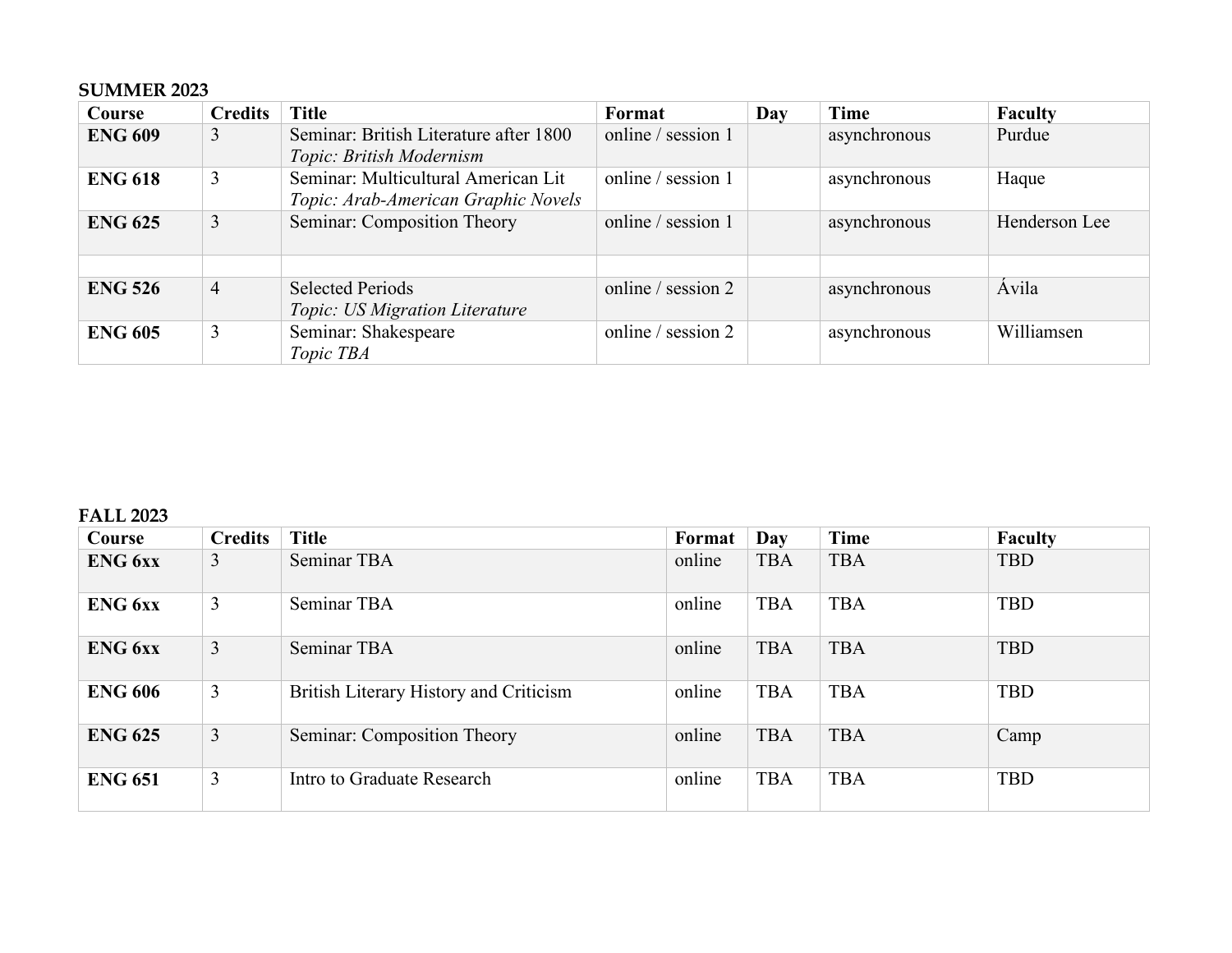## **SPRING 2024**

| Course         | <b>Credits</b> | <b>Title</b>                            | Format | Day        | Time       | <b>Faculty</b> |
|----------------|----------------|-----------------------------------------|--------|------------|------------|----------------|
| <b>ENG</b> 6xx | 3              | Seminar TBA                             | online | <b>TBA</b> | <b>TBA</b> | <b>TBD</b>     |
| <b>ENG</b> 6xx | 3              | Seminar TBA                             | online | <b>TBA</b> | <b>TBA</b> | <b>TBD</b>     |
| <b>ENG 607</b> | 3              | American Literary History and Criticism | online | <b>TBA</b> | <b>TBA</b> | Ávila          |
| <b>ENG 625</b> | 3              | Seminar: Composition Theory             | online | <b>TBA</b> | <b>TBA</b> | <b>TBD</b>     |
| <b>ENG 635</b> | $\overline{3}$ | Seminar: World Literature               | online | <b>TBA</b> | <b>TBA</b> | Haque          |
| <b>ENG 671</b> | 3              | Literary Theory and Criticism           | online | <b>TBA</b> | <b>TBA</b> | Cole           |

## **SUMMER 2024**

| Course         | <b>Credits</b> | <b>Title</b>                                                | Format               | Day | Time         | <b>Faculty</b> |
|----------------|----------------|-------------------------------------------------------------|----------------------|-----|--------------|----------------|
| <b>ENG 609</b> | 4              | Seminar: British Lit after 1800<br>Topic: British Modernism | online / session 1   |     | asynchronous | Purdue         |
| ENG 6xx        |                | Seminar: TBA                                                | online / session 1   |     | asynchronous | <b>TBD</b>     |
|                |                |                                                             |                      |     |              |                |
| <b>ENG 526</b> | 4              | <b>Selected Periods</b><br>Topic: US Migration Literature   | online / session 2   |     | asynchronous | <b>Avila</b>   |
| <b>ENG</b> 6xx | 3              | Seminar: TBA                                                | online / session $2$ |     | asynchronous | <b>TBD</b>     |